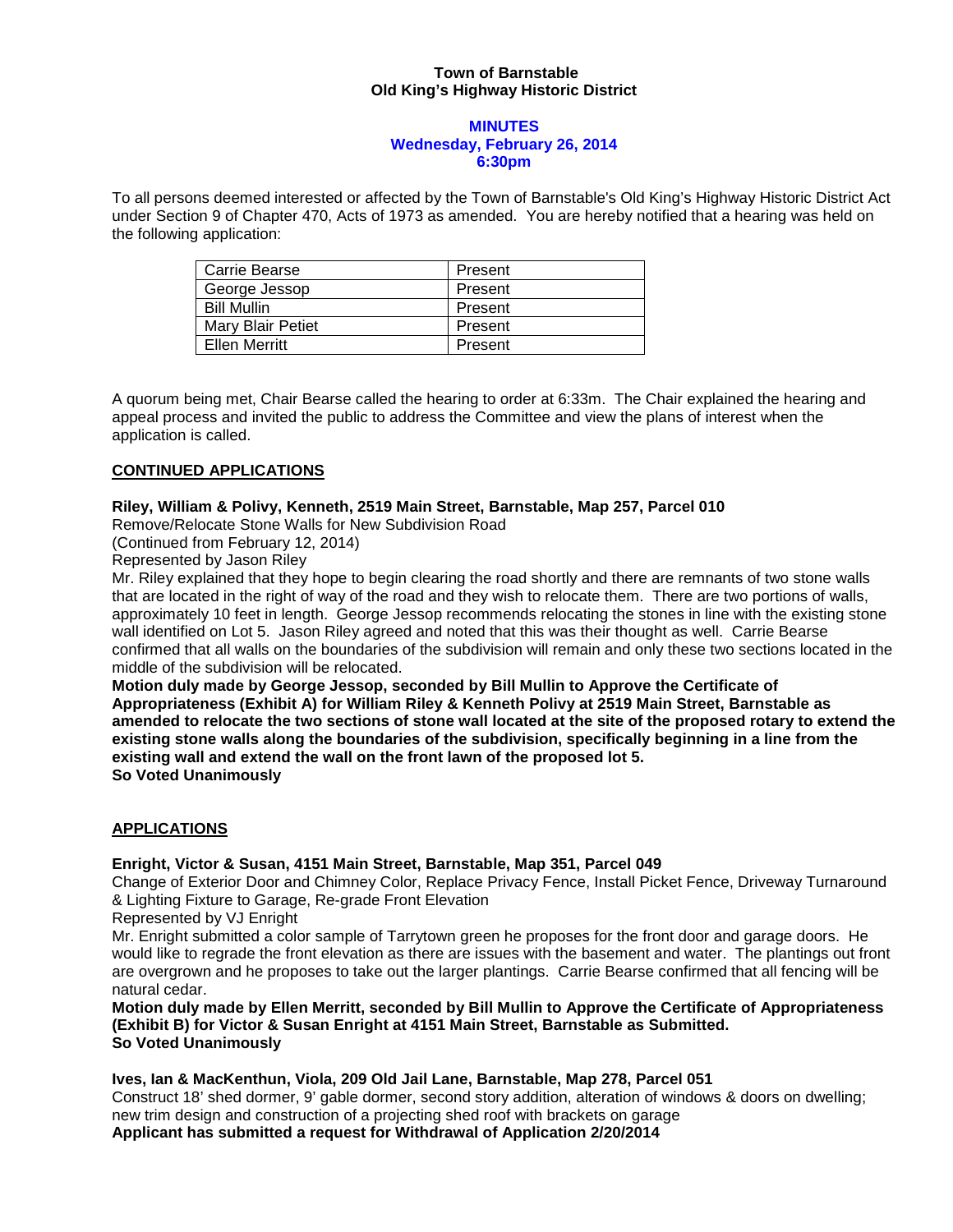### **Beach Point LLC, named Buyer on a Purchase & Sales Agreement with Owner, Long Wharf Investors, 138 Pine Lane, Barnstable, Map 278, Parcel 047**

Construct 32' x 16'6" Addition and New Entryway Represented by Brian Burbic, Contractor

Mr. Burbic explained that the front elevation needs renovating as nothing lines up. They propose changing the shed roof to a style that is consistent with the period of the house. They wish to remove some windows on the rear elevation and reuse them on the front. The design also calls for a 16.5' addition to create a kitchen. The same colors will be continued, white trim, black sash. A new wood front door and sliders on the rear elevation are also included in the proposal.

**Motion duly made by Ellen Merritt, seconded by Mary Blair Petiet to Approve the Certificate of Appropriateness (Exhibit C) for Beach Point LLC, named Buyer on a Purchase & Sales Agreement with Owner, Long Wharf Investors at 138 Pine Lane, Barnstable as Submitted. So Voted Unanimously**

**Hemr, Kurt & Charlotte, 28 Bay View Road, Barnstable, Map 319, Parcel 037**

Construct Dormers on Existing Garage

Represented by Brian Burbic, Contractor

Mr. Burbic detailed the plans to construct two dormers to create storage for the homeowners. Same roof shingles, all wood trim. They will add six awning style windows and construct a covered overhang. The existing door is fiberglass and they will replace with a wooden door.

**Motion duly made by Ellen Merritt, seconded by Mary Blair Petiet to Approve the Certificate of Appropriateness (Exhibit D) for Kurt & Charlotte Hemr at 28 Bay View Road, Barnstable as Submitted. So Voted Unanimously**

# **CERTIFICATE OF EXEMPTIONS**

### **Angeli, Michelle, 3620 Main Street, Barnstable, Map 317, Parcel 019**

Construct 6' x 8' Shed, Change Color of Front Door

Represented by Michelle Angeli

George Jessop questioned the set backs regarding the location of the shed on the submitted plot plan. Ms. Angeli explained that is why she is present tonight. This location is where she wishes to place the shed and she will need to go before the Zoning Board of Appeals for a variance to the set backs. In order to meet set backs she would have to place the shed farther forward on the lot than the rear wall of the house, which the Bulletin states is not acceptable. The change of color for the front door was also reviewed.

**Motion duly made by George Jessop, seconded by Mary Blair Petiet to Approve the Certificate of Exemption (Exhibit E) for Michelle Angeli at 3620 Main Street, Barnstable for a 6' x 8' shed in the location proposed on the submitted plot plan, change of front door color and replacement of grey stained cedar shingles.**

**So Voted Unanimously**

### **APPROVAL OF MINUTES**

**January 08, 2014 Motion duly made by George Jessop, seconded by Bill Mullin to Approve the Minutes of January 08, 2014 as Submitted. AYE: Bearse, Jessop, Mullin ABSTAINED: Petiet, Merritt**

**February 12, 2014 Motion duly made by George Jessop, seconded by Mary Blair Petiet to Approve the Minutes of February 12, 2014 as Submitted. AYE: Bearse, Jessop, Petiet, Merritt ABSTAINED: Mullin**